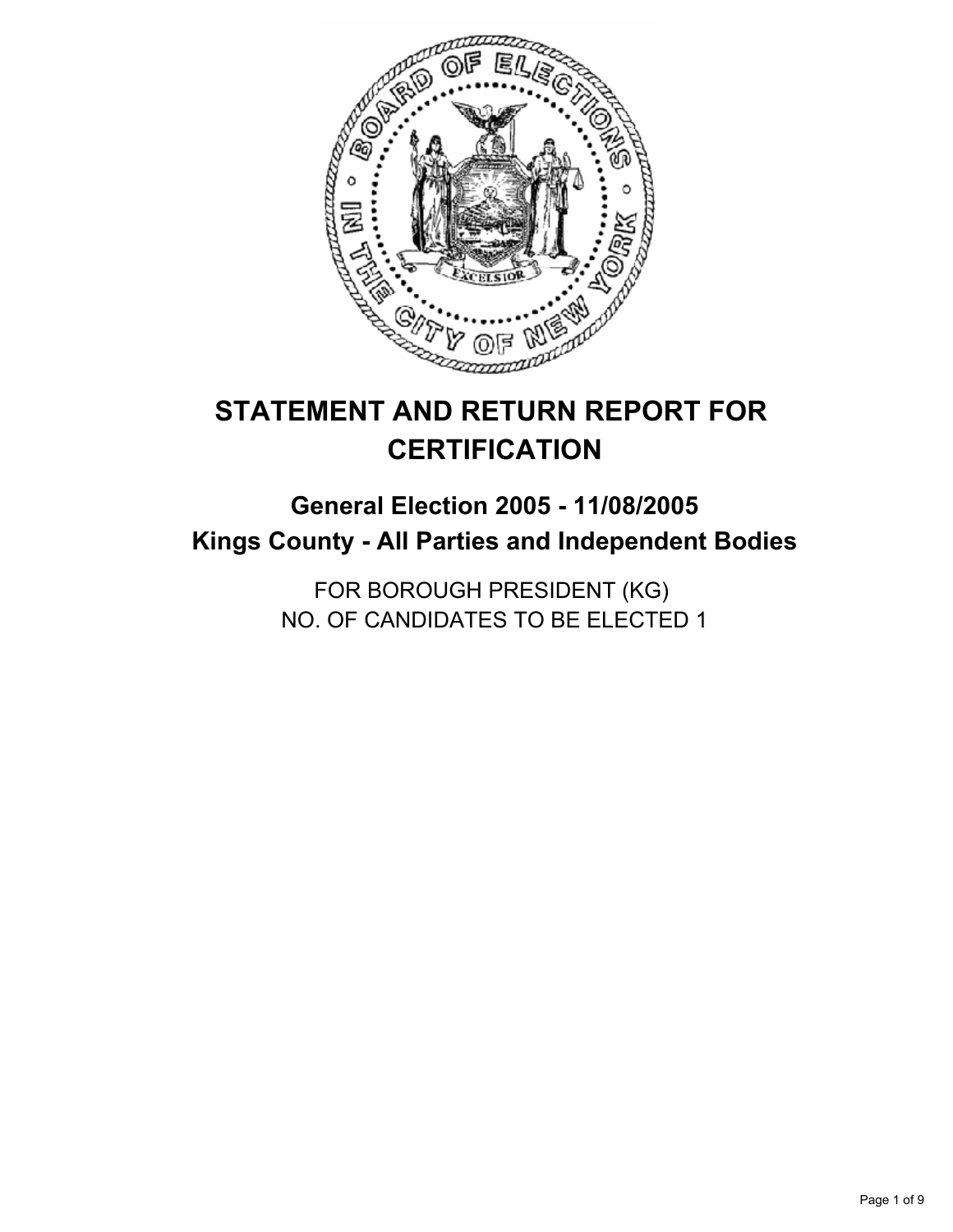

| PUBLIC COUNTER                     | 18,124 |  |
|------------------------------------|--------|--|
| <b>EMERGENCY</b>                   | 10     |  |
| ABSENTEE/MILITARY                  | 140    |  |
| AFFIDAVIT                          | 228    |  |
| <b>TOTAL BALLOTS</b>               | 18,502 |  |
| THEODORE ALATSAS (REPUBLICAN)      | 931    |  |
| MARTY MARKOWITZ (DEMOCRATIC)       | 11,324 |  |
| THEODORE ALATSAS (CONSERVATIVE)    | 124    |  |
| MARTY MARKOWITZ (WORKING FAMILIES) | 435    |  |
| GARY POPKIN (LIBERTARIAN\REFORM)   | 44     |  |
| <b>GLORIA MATTERA (GREEN)</b>      | 165    |  |
| <b>TOTAL VOTES</b>                 | 13,023 |  |
| <b>UNRECORDED</b>                  | 5,479  |  |

#### **ASSEMBLY DISTRICT 41**

| <b>PUBLIC COUNTER</b>              | 20,215 |
|------------------------------------|--------|
| <b>EMERGENCY</b>                   | 462    |
| ABSENTEE/MILITARY                  | 377    |
| <b>AFFIDAVIT</b>                   | 191    |
| <b>TOTAL BALLOTS</b>               | 21,245 |
| THEODORE ALATSAS (REPUBLICAN)      | 1,814  |
| MARTY MARKOWITZ (DEMOCRATIC)       | 13,692 |
| THEODORE ALATSAS (CONSERVATIVE)    | 285    |
| MARTY MARKOWITZ (WORKING FAMILIES) | 593    |
| GARY POPKIN (LIBERTARIAN\REFORM)   | 95     |
| <b>GLORIA MATTERA (GREEN)</b>      | 270    |
| RALPH E. HULUCKI (WRITE-IN)        |        |
| <b>TOTAL VOTES</b>                 | 16,750 |
| <b>UNRECORDED</b>                  | 4.495  |

| <b>PUBLIC COUNTER</b>                   | 13,955 |
|-----------------------------------------|--------|
| <b>EMERGENCY</b>                        | 33     |
| ABSENTEE/MILITARY                       | 212    |
| <b>AFFIDAVIT</b>                        | 141    |
| <b>TOTAL BALLOTS</b>                    | 14,341 |
| THEODORE ALATSAS (REPUBLICAN)           | 687    |
| MARTY MARKOWITZ (DEMOCRATIC)            | 9,457  |
| THEODORE ALATSAS (CONSERVATIVE)         | 125    |
| MARTY MARKOWITZ (WORKING FAMILIES)      | 663    |
| <b>GARY POPKIN (LIBERTARIAN\REFORM)</b> | 73     |
| <b>GLORIA MATTERA (GREEN)</b>           | 308    |
| <b>TOTAL VOTES</b>                      | 11,313 |
| <b>UNRECORDED</b>                       | 3.028  |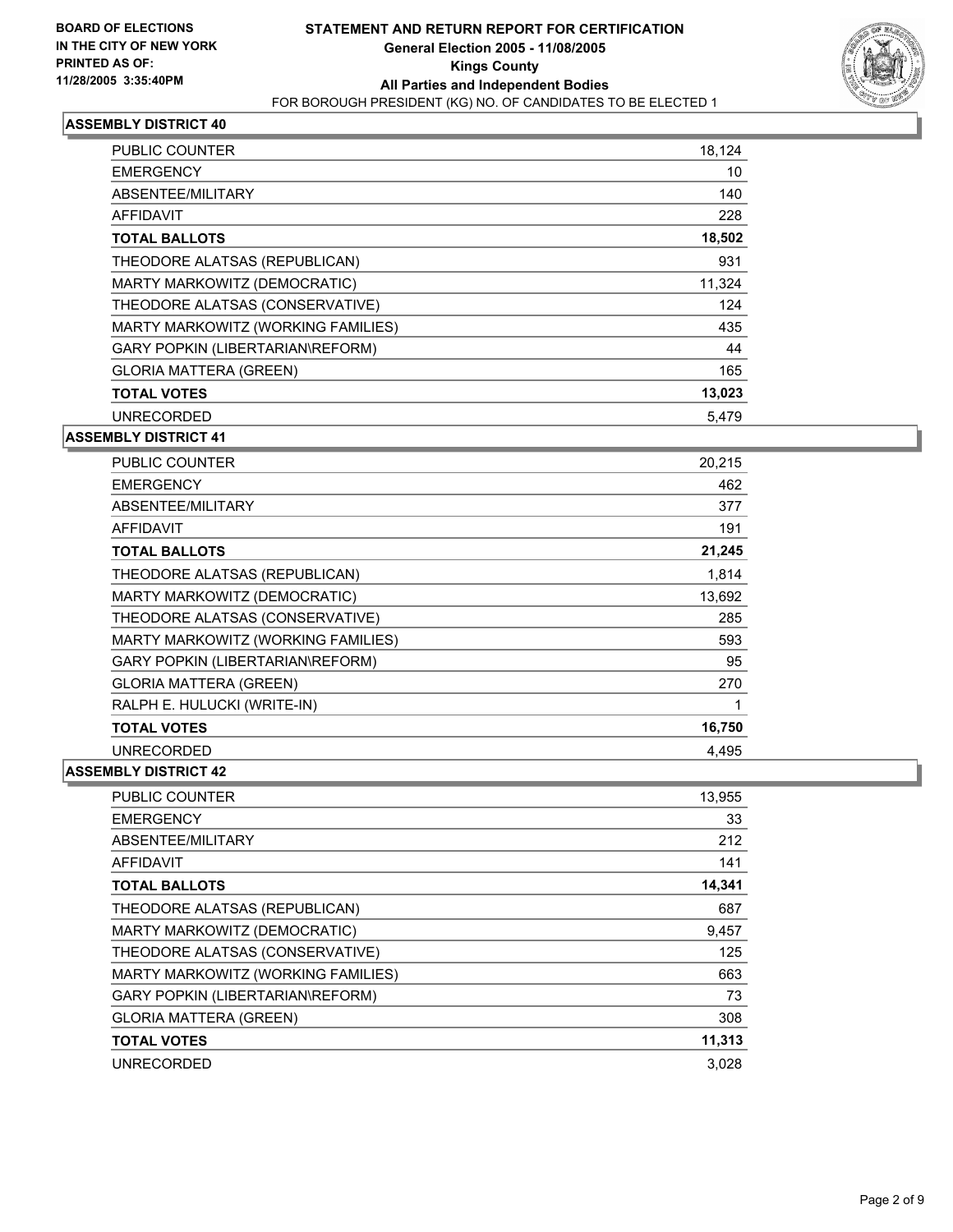

| PUBLIC COUNTER                     | 17,055 |  |
|------------------------------------|--------|--|
| <b>EMERGENCY</b>                   | 95     |  |
| ABSENTEE/MILITARY                  | 297    |  |
| AFFIDAVIT                          | 187    |  |
| <b>TOTAL BALLOTS</b>               | 17,634 |  |
| THEODORE ALATSAS (REPUBLICAN)      | 763    |  |
| MARTY MARKOWITZ (DEMOCRATIC)       | 12,216 |  |
| THEODORE ALATSAS (CONSERVATIVE)    | 94     |  |
| MARTY MARKOWITZ (WORKING FAMILIES) | 638    |  |
| GARY POPKIN (LIBERTARIAN\REFORM)   | 54     |  |
| <b>GLORIA MATTERA (GREEN)</b>      | 316    |  |
| <b>TOTAL VOTES</b>                 | 14,081 |  |
| <b>UNRECORDED</b>                  | 3,553  |  |

#### **ASSEMBLY DISTRICT 44**

| PUBLIC COUNTER                     | 20,003 |  |
|------------------------------------|--------|--|
| <b>EMERGENCY</b>                   | 82     |  |
| ABSENTEE/MILITARY                  | 346    |  |
| <b>AFFIDAVIT</b>                   | 256    |  |
| <b>TOTAL BALLOTS</b>               | 20,687 |  |
| THEODORE ALATSAS (REPUBLICAN)      | 1,437  |  |
| MARTY MARKOWITZ (DEMOCRATIC)       | 11,260 |  |
| THEODORE ALATSAS (CONSERVATIVE)    | 270    |  |
| MARTY MARKOWITZ (WORKING FAMILIES) | 1,057  |  |
| GARY POPKIN (LIBERTARIAN\REFORM)   | 143    |  |
| <b>GLORIA MATTERA (GREEN)</b>      | 2,618  |  |
| <b>TOTAL VOTES</b>                 | 16,785 |  |
| <b>UNRECORDED</b>                  | 3.902  |  |

| <b>PUBLIC COUNTER</b>              | 17,119 |
|------------------------------------|--------|
| <b>EMERGENCY</b>                   | 45     |
| ABSENTEE/MILITARY                  | 396    |
| AFFIDAVIT                          | 137    |
| <b>TOTAL BALLOTS</b>               | 17,697 |
| THEODORE ALATSAS (REPUBLICAN)      | 1,756  |
| MARTY MARKOWITZ (DEMOCRATIC)       | 10,713 |
| THEODORE ALATSAS (CONSERVATIVE)    | 285    |
| MARTY MARKOWITZ (WORKING FAMILIES) | 556    |
| GARY POPKIN (LIBERTARIAN\REFORM)   | 105    |
| <b>GLORIA MATTERA (GREEN)</b>      | 221    |
| <b>TOTAL VOTES</b>                 | 13,636 |
| <b>UNRECORDED</b>                  | 4,061  |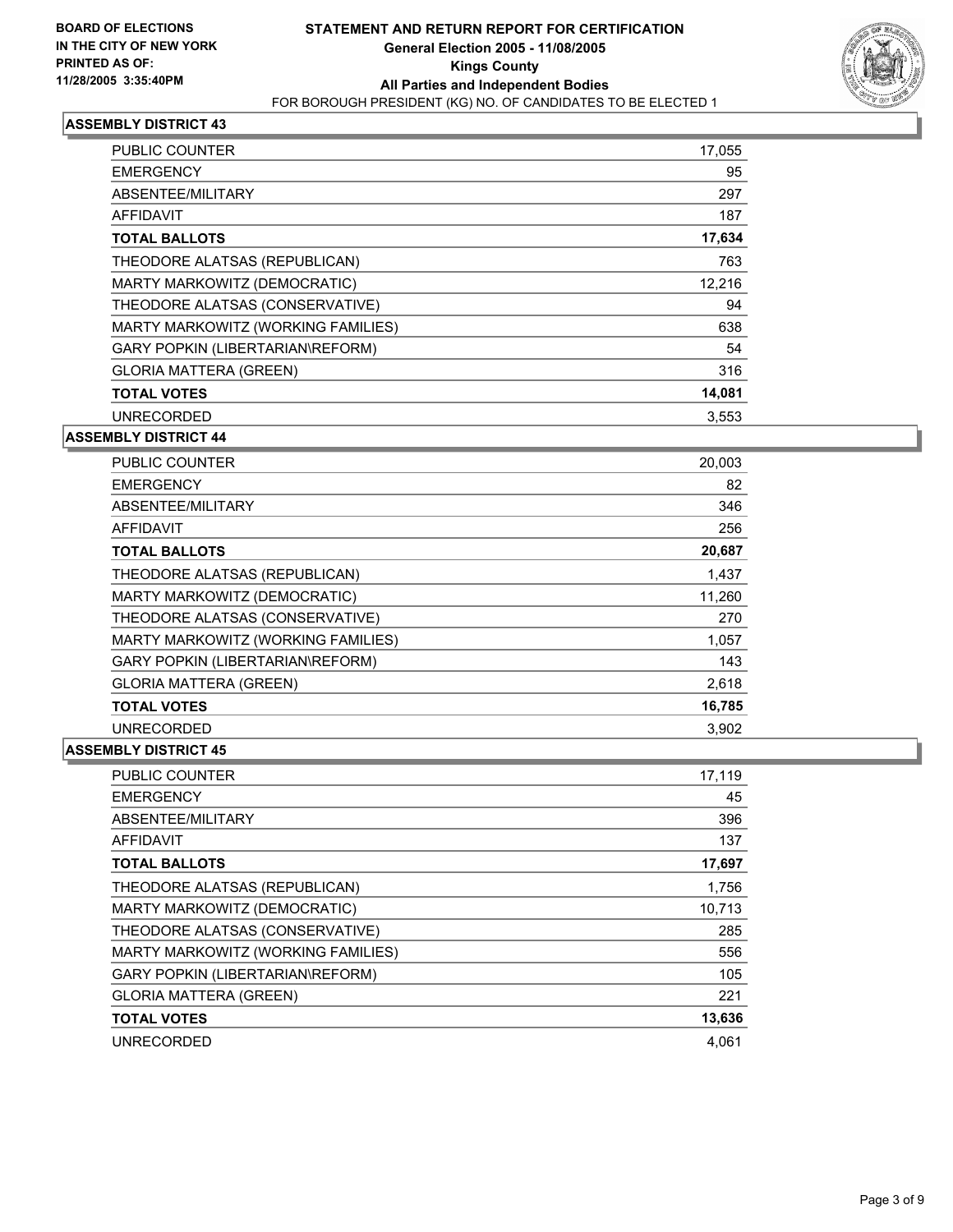

| PUBLIC COUNTER                     | 19,975 |  |
|------------------------------------|--------|--|
| <b>EMERGENCY</b>                   | 10     |  |
| ABSENTEE/MILITARY                  | 516    |  |
| AFFIDAVIT                          | 236    |  |
| <b>TOTAL BALLOTS</b>               | 20,737 |  |
| THEODORE ALATSAS (REPUBLICAN)      | 2,656  |  |
| MARTY MARKOWITZ (DEMOCRATIC)       | 11,167 |  |
| THEODORE ALATSAS (CONSERVATIVE)    | 341    |  |
| MARTY MARKOWITZ (WORKING FAMILIES) | 605    |  |
| GARY POPKIN (LIBERTARIAN\REFORM)   | 118    |  |
| <b>GLORIA MATTERA (GREEN)</b>      | 309    |  |
| BERNANDO DEMEO (WRITE-IN)          |        |  |
| <b>TOTAL VOTES</b>                 | 15,197 |  |
| <b>UNRECORDED</b>                  | 5.540  |  |

#### **ASSEMBLY DISTRICT 47**

| PUBLIC COUNTER                     | 14,708 |  |
|------------------------------------|--------|--|
| <b>EMERGENCY</b>                   | 5      |  |
| ABSENTEE/MILITARY                  | 365    |  |
| AFFIDAVIT                          | 117    |  |
| <b>TOTAL BALLOTS</b>               | 15,195 |  |
| THEODORE ALATSAS (REPUBLICAN)      | 2,050  |  |
| MARTY MARKOWITZ (DEMOCRATIC)       | 7,589  |  |
| THEODORE ALATSAS (CONSERVATIVE)    | 215    |  |
| MARTY MARKOWITZ (WORKING FAMILIES) | 441    |  |
| GARY POPKIN (LIBERTARIAN\REFORM)   | 80     |  |
| <b>GLORIA MATTERA (GREEN)</b>      | 173    |  |
| <b>TOTAL VOTES</b>                 | 10,548 |  |
| <b>UNRECORDED</b>                  | 4.647  |  |

| <b>PUBLIC COUNTER</b>                   | 16,235 |
|-----------------------------------------|--------|
| <b>EMERGENCY</b>                        | 145    |
| ABSENTEE/MILITARY                       | 293    |
| <b>AFFIDAVIT</b>                        | 115    |
| <b>TOTAL BALLOTS</b>                    | 16,788 |
| THEODORE ALATSAS (REPUBLICAN)           | 1,848  |
| MARTY MARKOWITZ (DEMOCRATIC)            | 8,957  |
| THEODORE ALATSAS (CONSERVATIVE)         | 335    |
| MARTY MARKOWITZ (WORKING FAMILIES)      | 519    |
| <b>GARY POPKIN (LIBERTARIAN\REFORM)</b> | 68     |
| <b>GLORIA MATTERA (GREEN)</b>           | 153    |
| <b>TOTAL VOTES</b>                      | 11,880 |
| <b>UNRECORDED</b>                       | 4.908  |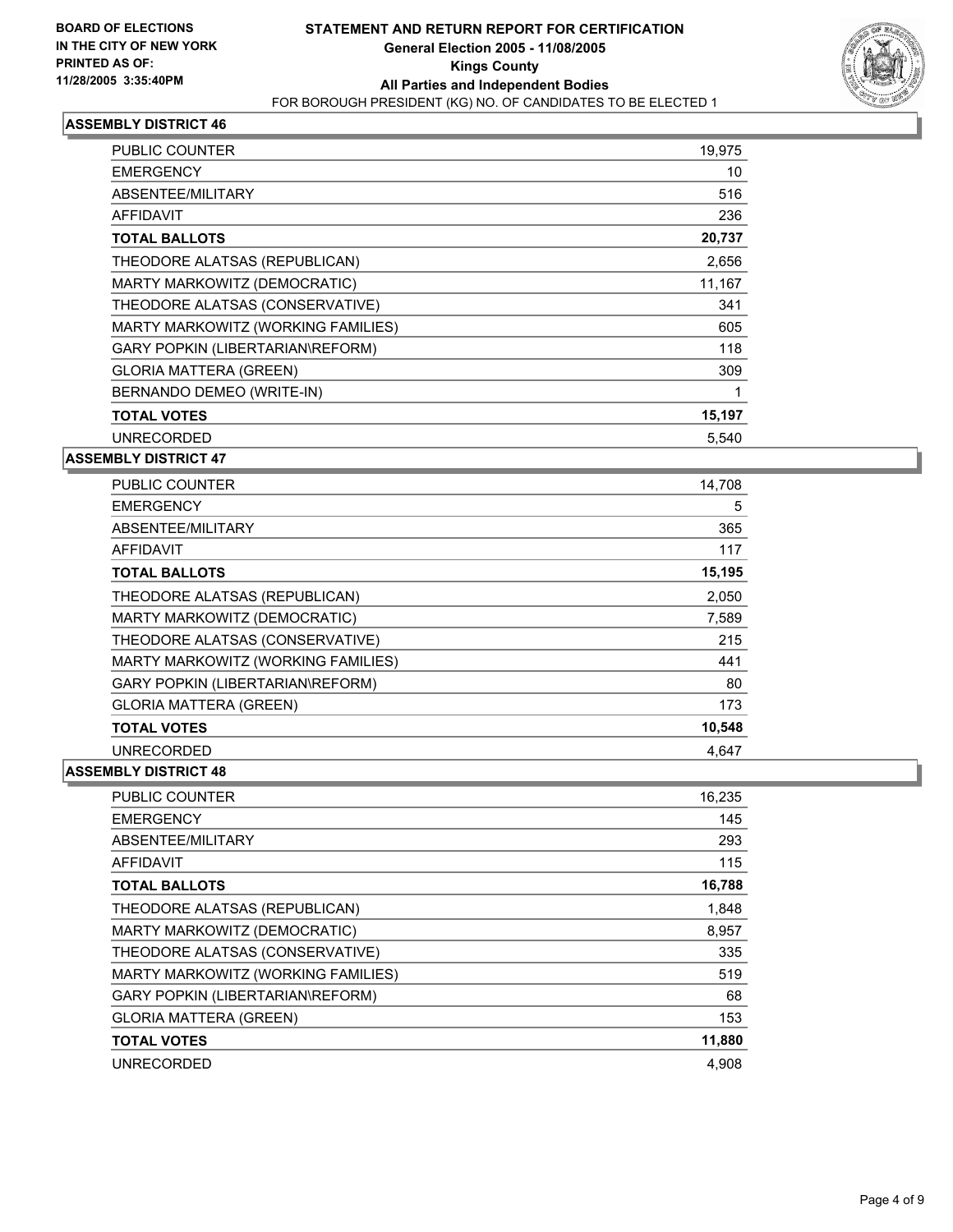

| PUBLIC COUNTER                     | 13,831 |
|------------------------------------|--------|
| <b>EMERGENCY</b>                   | 120    |
| ABSENTEE/MILITARY                  | 221    |
| AFFIDAVIT                          | 116    |
| <b>TOTAL BALLOTS</b>               | 14,288 |
| THEODORE ALATSAS (REPUBLICAN)      | 2,129  |
| MARTY MARKOWITZ (DEMOCRATIC)       | 6,425  |
| THEODORE ALATSAS (CONSERVATIVE)    | 296    |
| MARTY MARKOWITZ (WORKING FAMILIES) | 389    |
| GARY POPKIN (LIBERTARIAN\REFORM)   | 94     |
| <b>GLORIA MATTERA (GREEN)</b>      | 148    |
| <b>TOTAL VOTES</b>                 | 9,481  |
| <b>UNRECORDED</b>                  | 4.807  |

#### **ASSEMBLY DISTRICT 50**

| <b>PUBLIC COUNTER</b>                   | 18,096 |  |
|-----------------------------------------|--------|--|
| <b>EMERGENCY</b>                        | 168    |  |
| ABSENTEE/MILITARY                       | 190    |  |
| AFFIDAVIT                               | 312    |  |
| <b>TOTAL BALLOTS</b>                    | 18,766 |  |
| THEODORE ALATSAS (REPUBLICAN)           | 1,129  |  |
| MARTY MARKOWITZ (DEMOCRATIC)            | 10,125 |  |
| THEODORE ALATSAS (CONSERVATIVE)         | 134    |  |
| MARTY MARKOWITZ (WORKING FAMILIES)      | 809    |  |
| <b>GARY POPKIN (LIBERTARIAN\REFORM)</b> | 113    |  |
| <b>GLORIA MATTERA (GREEN)</b>           | 1,827  |  |
| <b>TOTAL VOTES</b>                      | 14,137 |  |
| <b>UNRECORDED</b>                       | 4.629  |  |

| <b>PUBLIC COUNTER</b>              | 12,167 |
|------------------------------------|--------|
| <b>EMERGENCY</b>                   | 131    |
| ABSENTEE/MILITARY                  | 154    |
| <b>AFFIDAVIT</b>                   | 184    |
| <b>TOTAL BALLOTS</b>               | 12,636 |
| THEODORE ALATSAS (REPUBLICAN)      | 927    |
| MARTY MARKOWITZ (DEMOCRATIC)       | 5,866  |
| THEODORE ALATSAS (CONSERVATIVE)    | 132    |
| MARTY MARKOWITZ (WORKING FAMILIES) | 312    |
| GARY POPKIN (LIBERTARIAN\REFORM)   | 86     |
| <b>GLORIA MATTERA (GREEN)</b>      | 622    |
| <b>TOTAL VOTES</b>                 | 7,945  |
| <b>UNRECORDED</b>                  | 4,691  |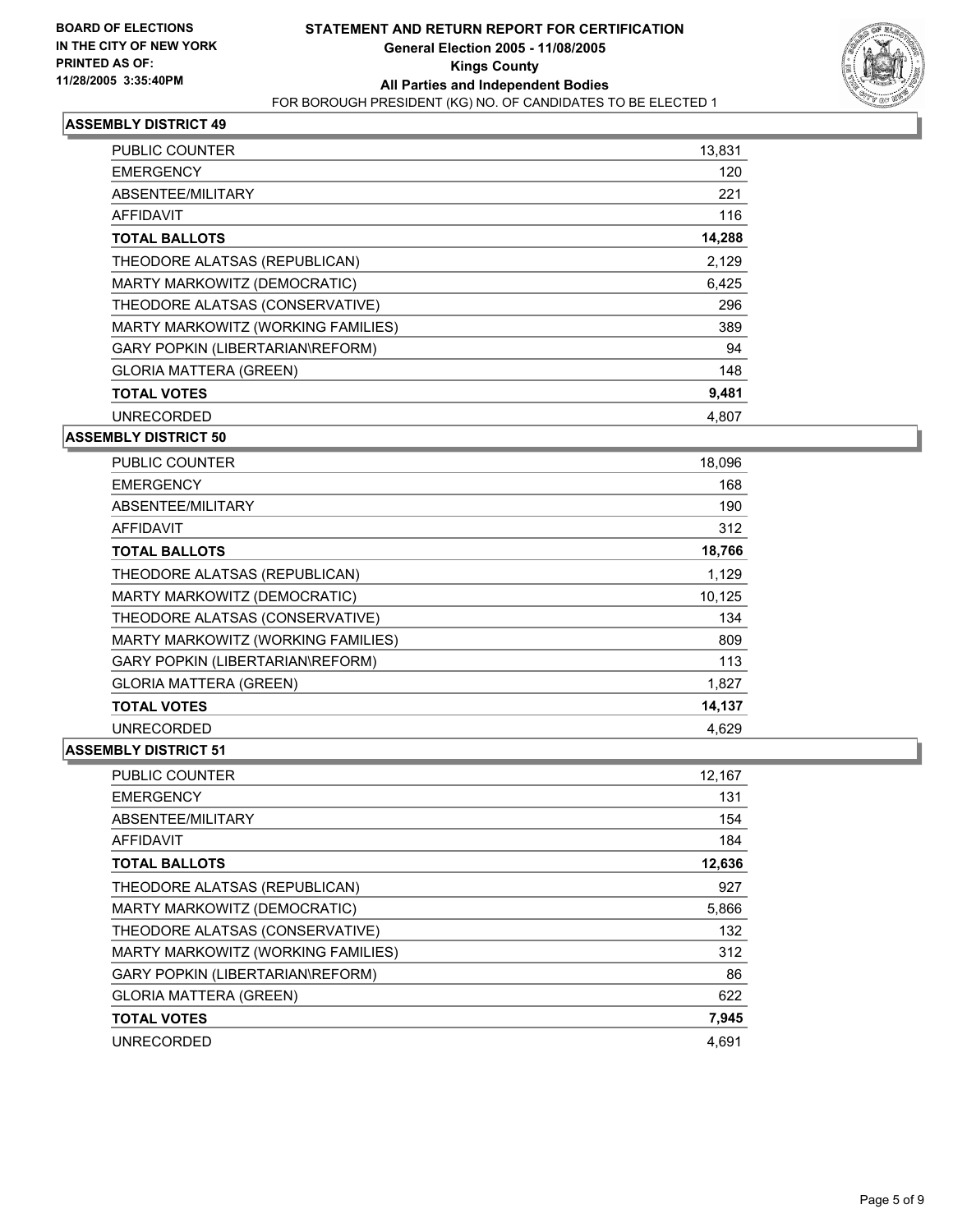

| PUBLIC COUNTER                     | 28,519 |
|------------------------------------|--------|
| <b>EMERGENCY</b>                   | 170    |
| ABSENTEE/MILITARY                  | 598    |
| AFFIDAVIT                          | 425    |
| <b>TOTAL BALLOTS</b>               | 29,712 |
| THEODORE ALATSAS (REPUBLICAN)      | 1,553  |
| MARTY MARKOWITZ (DEMOCRATIC)       | 16.061 |
| THEODORE ALATSAS (CONSERVATIVE)    | 222    |
| MARTY MARKOWITZ (WORKING FAMILIES) | 1,563  |
| GARY POPKIN (LIBERTARIAN\REFORM)   | 343    |
| <b>GLORIA MATTERA (GREEN)</b>      | 6,359  |
| <b>TOTAL VOTES</b>                 | 26,101 |
| <b>UNRECORDED</b>                  | 3,611  |

#### **ASSEMBLY DISTRICT 53**

| <b>PUBLIC COUNTER</b>                   | 17,113 |  |
|-----------------------------------------|--------|--|
| <b>EMERGENCY</b>                        | 31     |  |
| ABSENTEE/MILITARY                       | 144    |  |
| AFFIDAVIT                               | 278    |  |
| <b>TOTAL BALLOTS</b>                    | 17,566 |  |
| THEODORE ALATSAS (REPUBLICAN)           | 763    |  |
| MARTY MARKOWITZ (DEMOCRATIC)            | 8,135  |  |
| THEODORE ALATSAS (CONSERVATIVE)         | 78     |  |
| MARTY MARKOWITZ (WORKING FAMILIES)      | 366    |  |
| <b>GARY POPKIN (LIBERTARIAN\REFORM)</b> | 95     |  |
| <b>GLORIA MATTERA (GREEN)</b>           | 923    |  |
| <b>TOTAL VOTES</b>                      | 10,360 |  |
| <b>UNRECORDED</b>                       | 7.206  |  |

| <b>PUBLIC COUNTER</b>                   | 13,166 |
|-----------------------------------------|--------|
| <b>EMERGENCY</b>                        | 42     |
| ABSENTEE/MILITARY                       | 79     |
| <b>AFFIDAVIT</b>                        | 220    |
| <b>TOTAL BALLOTS</b>                    | 13,507 |
| THEODORE ALATSAS (REPUBLICAN)           | 748    |
| MARTY MARKOWITZ (DEMOCRATIC)            | 7,255  |
| THEODORE ALATSAS (CONSERVATIVE)         | 92     |
| MARTY MARKOWITZ (WORKING FAMILIES)      | 221    |
| <b>GARY POPKIN (LIBERTARIAN\REFORM)</b> | 55     |
| <b>GLORIA MATTERA (GREEN)</b>           | 191    |
| <b>TOTAL VOTES</b>                      | 8,562  |
| <b>UNRECORDED</b>                       | 4.945  |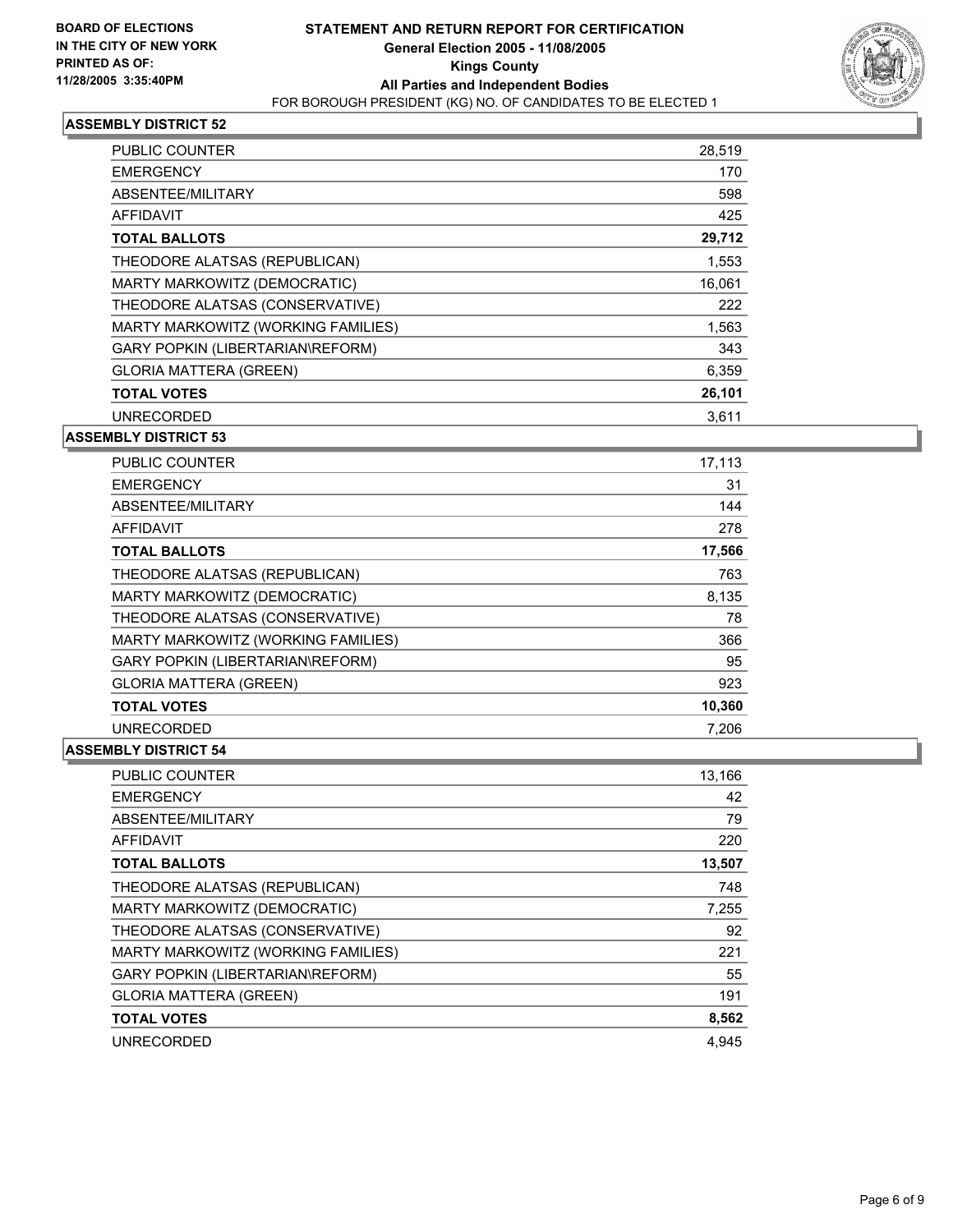

| PUBLIC COUNTER                     | 14,435 |
|------------------------------------|--------|
| <b>EMERGENCY</b>                   | 54     |
| ABSENTEE/MILITARY                  | 177    |
| AFFIDAVIT                          | 166    |
| <b>TOTAL BALLOTS</b>               | 14,832 |
| THEODORE ALATSAS (REPUBLICAN)      | 731    |
| MARTY MARKOWITZ (DEMOCRATIC)       | 9,153  |
| THEODORE ALATSAS (CONSERVATIVE)    | 94     |
| MARTY MARKOWITZ (WORKING FAMILIES) | 387    |
| GARY POPKIN (LIBERTARIAN\REFORM)   | 39     |
| <b>GLORIA MATTERA (GREEN)</b>      | 191    |
| <b>TOTAL VOTES</b>                 | 10,595 |
| <b>UNRECORDED</b>                  | 4.237  |

#### **ASSEMBLY DISTRICT 56**

| <b>PUBLIC COUNTER</b>              | 16,655 |  |
|------------------------------------|--------|--|
| <b>EMERGENCY</b>                   | 21     |  |
| ABSENTEE/MILITARY                  | 227    |  |
| <b>AFFIDAVIT</b>                   | 219    |  |
| <b>TOTAL BALLOTS</b>               | 17,122 |  |
| THEODORE ALATSAS (REPUBLICAN)      | 763    |  |
| MARTY MARKOWITZ (DEMOCRATIC)       | 11,091 |  |
| THEODORE ALATSAS (CONSERVATIVE)    | 86     |  |
| MARTY MARKOWITZ (WORKING FAMILIES) | 511    |  |
| GARY POPKIN (LIBERTARIAN\REFORM)   | 63     |  |
| <b>GLORIA MATTERA (GREEN)</b>      | 319    |  |
| <b>TOTAL VOTES</b>                 | 12,833 |  |
| <b>UNRECORDED</b>                  | 4.289  |  |

| PUBLIC COUNTER                     | 20,375 |
|------------------------------------|--------|
| <b>EMERGENCY</b>                   | 27     |
| ABSENTEE/MILITARY                  | 305    |
| AFFIDAVIT                          | 273    |
| <b>TOTAL BALLOTS</b>               | 20,980 |
| THEODORE ALATSAS (REPUBLICAN)      | 823    |
| MARTY MARKOWITZ (DEMOCRATIC)       | 12,029 |
| THEODORE ALATSAS (CONSERVATIVE)    | 101    |
| MARTY MARKOWITZ (WORKING FAMILIES) | 922    |
| GARY POPKIN (LIBERTARIAN\REFORM)   | 122    |
| <b>GLORIA MATTERA (GREEN)</b>      | 3,185  |
| <b>TOTAL VOTES</b>                 | 17,182 |
| <b>UNRECORDED</b>                  | 3.798  |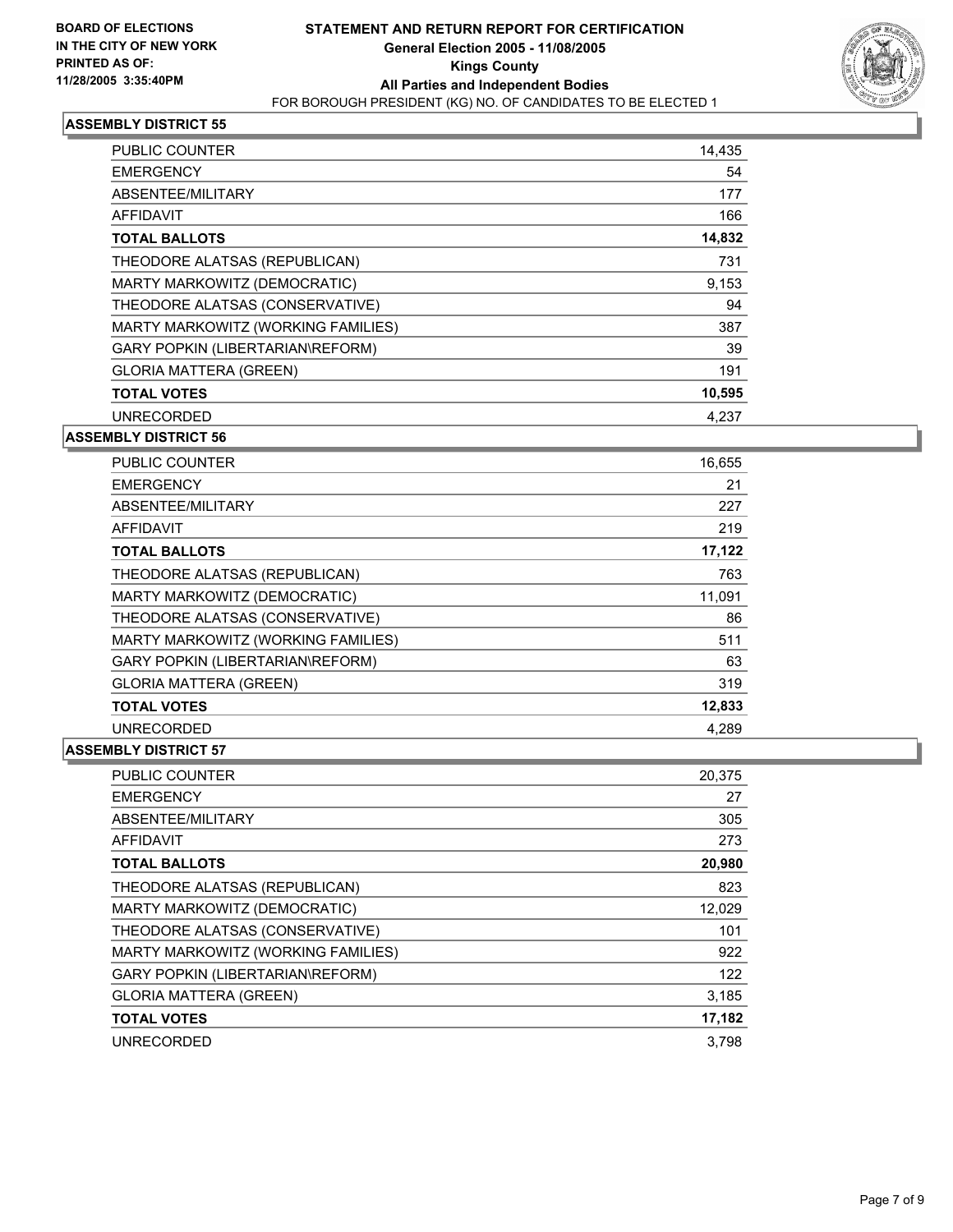

| PUBLIC COUNTER                     | 15,883 |  |
|------------------------------------|--------|--|
| <b>EMERGENCY</b>                   | 68     |  |
| ABSENTEE/MILITARY                  | 323    |  |
| AFFIDAVIT                          | 165    |  |
| <b>TOTAL BALLOTS</b>               | 16,439 |  |
| THEODORE ALATSAS (REPUBLICAN)      | 855    |  |
| MARTY MARKOWITZ (DEMOCRATIC)       | 11,203 |  |
| THEODORE ALATSAS (CONSERVATIVE)    | 107    |  |
| MARTY MARKOWITZ (WORKING FAMILIES) | 419    |  |
| GARY POPKIN (LIBERTARIAN\REFORM)   | 34     |  |
| <b>GLORIA MATTERA (GREEN)</b>      | 122    |  |
| <b>TOTAL VOTES</b>                 | 12,740 |  |
| <b>UNRECORDED</b>                  | 3.699  |  |

#### **ASSEMBLY DISTRICT 59**

| <b>PUBLIC COUNTER</b>                   | 19,208 |  |
|-----------------------------------------|--------|--|
| <b>EMERGENCY</b>                        | 60     |  |
| ABSENTEE/MILITARY                       | 319    |  |
| AFFIDAVIT                               | 185    |  |
| <b>TOTAL BALLOTS</b>                    | 19,772 |  |
| THEODORE ALATSAS (REPUBLICAN)           | 2,343  |  |
| MARTY MARKOWITZ (DEMOCRATIC)            | 12,152 |  |
| THEODORE ALATSAS (CONSERVATIVE)         | 376    |  |
| MARTY MARKOWITZ (WORKING FAMILIES)      | 487    |  |
| <b>GARY POPKIN (LIBERTARIAN\REFORM)</b> | 95     |  |
| <b>GLORIA MATTERA (GREEN)</b>           | 210    |  |
| <b>TOTAL VOTES</b>                      | 15,663 |  |
| <b>UNRECORDED</b>                       | 4.109  |  |

| PUBLIC COUNTER                     | 8,545 |
|------------------------------------|-------|
| <b>EMERGENCY</b>                   | 398   |
| ABSENTEE/MILITARY                  | 197   |
| AFFIDAVIT                          | 85    |
| <b>TOTAL BALLOTS</b>               | 9,225 |
| THEODORE ALATSAS (REPUBLICAN)      | 1,594 |
| MARTY MARKOWITZ (DEMOCRATIC)       | 4,589 |
| THEODORE ALATSAS (CONSERVATIVE)    | 352   |
| MARTY MARKOWITZ (WORKING FAMILIES) | 239   |
| GARY POPKIN (LIBERTARIAN\REFORM)   | 72    |
| <b>GLORIA MATTERA (GREEN)</b>      | 314   |
| <b>TOTAL VOTES</b>                 | 7,160 |
| <b>UNRECORDED</b>                  | 2.065 |